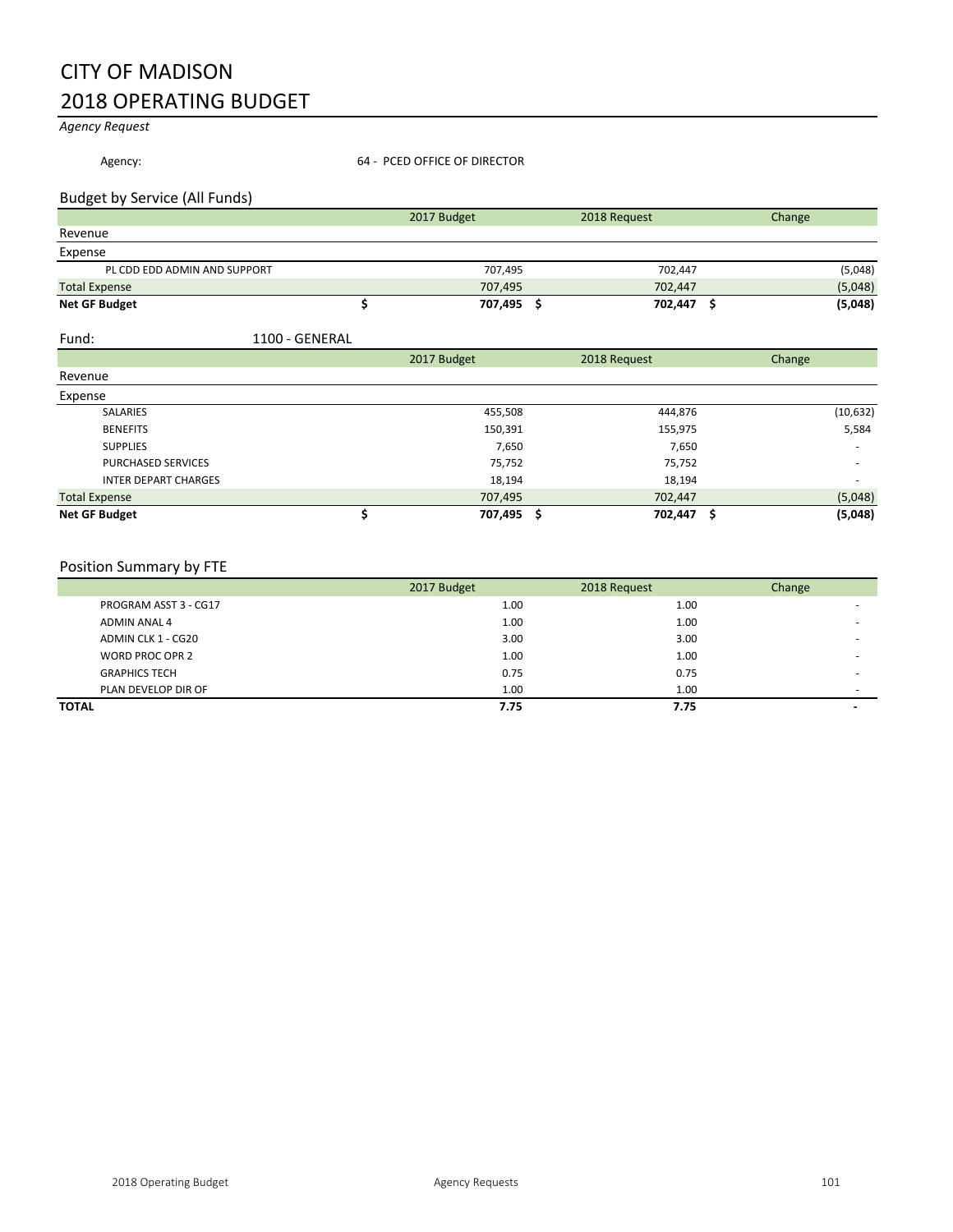

## Department of Planning & Community & Economic Development **Office of the Director**

Natalie Erdman, Director 126 S. Hamilton St. P.O. Box 2985 Madison, Wisconsin 53701-2985 Phone: (608) 266-4635 Fax (608) 267-8739 www.cityofmadison.com

July 13, 2017

David Schmiedicke, Finance Director To:

CC: Laura Larsen

**Brent Sloat** 

From: Natalie Erdman

Subject: PCED Office of the Director 2018 Operating Budget Proposal

The 2018 Operating Budget Request for the PCED Office of the Director has been entered into MUNIS and the Service Budget Proposal has been completed in Share Point.

The proposed operating budget meets the target of \$702,447 and is consistent with the adopted 2017 budget. There are no items of significance to note.

Best Regards,

Natalie Erdner

Natalie Erdman